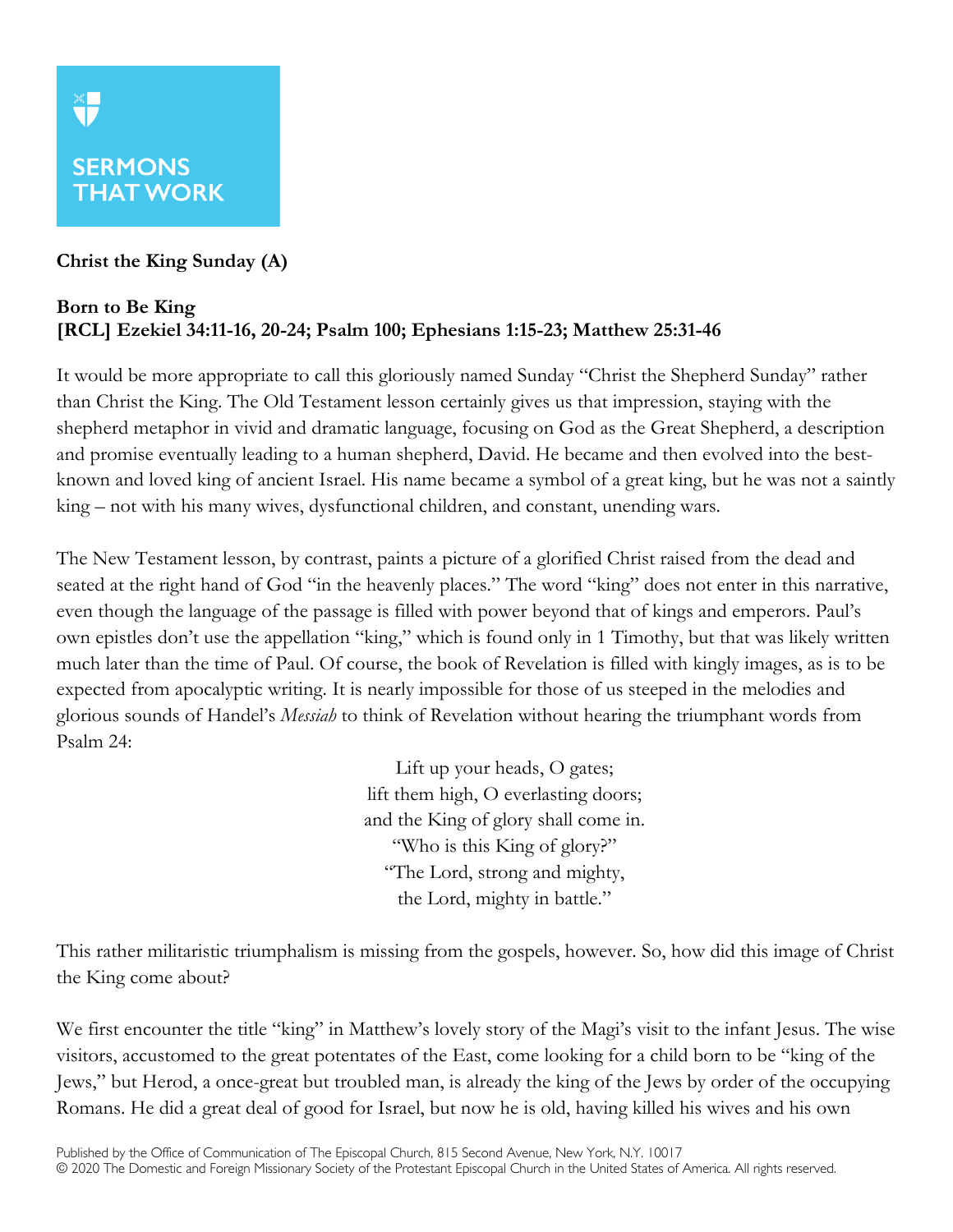children in order to hold on to his throne. When he hears of the purpose of the Magi's visit, he is terrified. Who is this child born to be king? The image he leaves to us of what a king ought to be is a rather miserable one.

In Matthew's gospel, a child is called king of the Jews, and no one in his immediate family seems very surprised while the Magi recount ancient prophecies. The myth of David's succession runs strong through the ages of Hebrew history and hope. Yet, that same title will be used thirty-three years later, written on a tablet with a vicious, ironic intention, a tablet nailed on top of the cross where the child, now a grown man, is hanging between two thieves. In the starkest language, we have the story of the greatest tragedy, one not easily conceived by the human mind.

What did the grown Jesus, the wise teacher and most appealing prophet, do with the title "king"? He used it in his parables. In his stories, we don't have triumphant kings glorious in battle; we are given examples of kings who make difficult decisions based on justice; kings who give banquets where everyone is invited; and finally we are presented with this magisterial image of a king who bestows apocalyptic justice in Matthew 25. This parable, called the Great Judgment, is so familiar to all those who understand what it means to serve others in the name of Jesus that it has become almost a cliché in our times. Here, the image of the king is one of unwavering justice. This is a tough parable, without sentimentality, without evasions. We hear no trumpet calls and no triumphalism. Here, *humility* reigns.

All the teachings of Jesus find a culmination in this parable. The one who taught that "the last shall be first" presents the king as bringing to his right hand, a position of honor, those who have lived a life that honored others above their own selfish needs. "Come, you that are blessed by my Father, inherit the kingdom prepared for you from the foundation of the world." This king invites into the heavenly realm those who paid attention to the poor by giving them clothes to wear and food to eat. This king opens his kingdom to those who saw human injustice and took the time to visit the ones who were imprisoned unjustly; this king praises those who welcomed the stranger and the migrant by offering them hospitality and shelter. And they did it all, not knowing that in the process of feeding, clothing, and welcoming, they were responding to the Giver of all good things: "Truly I tell you, just as you did it to one of the least of these who are members of my family, you did it to me."

This is a radically different image of a king for those who were listening to Jesus in the first century – and for those of us who, while no longer living under kings, know what it is to live under the leadership of persons who promote greed and selfishness instead of compassion and humility. This Jesus ate with the poor and the outcasts and honored women while elevating the worth of little children. This Jesus, this king, does not appear holding a sword but instead hangs on a bloodied cross.

In many churches, Christ the King Sunday is filled with the sound of trumpets and with hymns of extravagant praise, accompanied by images of gold and precious jewels. The contrast with the life of Jesus jars and troubles us. It becomes easier to accept this disharmony when we realize that this Sunday is a very late addition to the church's liturgical calendar; Pope Pius XI instituted it in 1925.